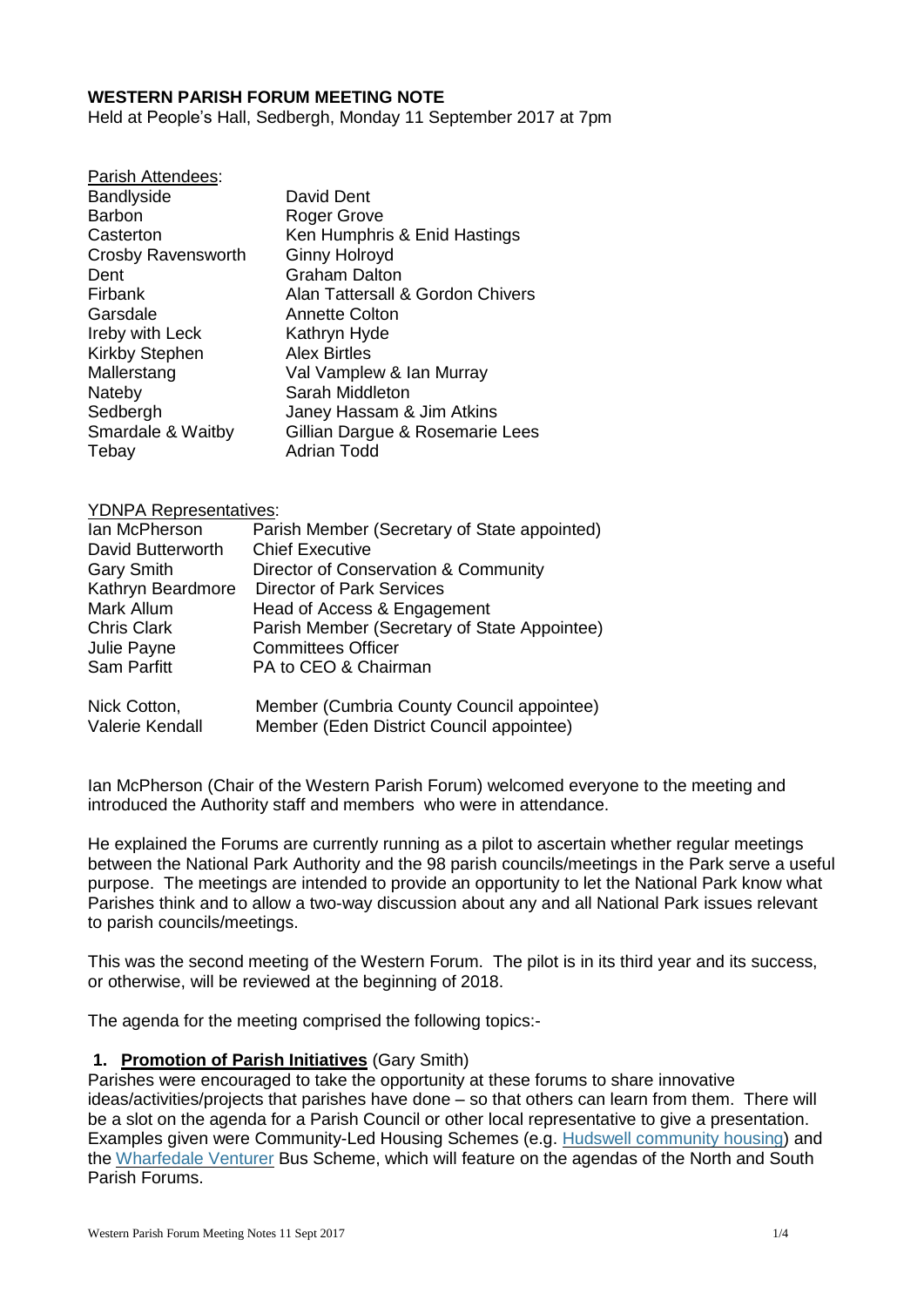Links are available on the National Park website regarding possible funding for projects (via the Sustainable Development Fund) [http://www.yorkshiredales.org.uk/living-and-working/parish](http://www.yorkshiredales.org.uk/living-and-working/parish-councils-and-meetings)[councils-and-meetings](http://www.yorkshiredales.org.uk/living-and-working/parish-councils-and-meetings)

**Action: Parish Councils** are invited to suggest other parish council or community projects where the NP could invite people to come and talk about at future forum meetings.

## **2. National Park Management Plan Update** (Gary Smith)

A powerpoint presentation was given on issues for the new Management Plan (2018-2023) arising from the recent 'Your Dales' consultation. 623 replies received via email questionnaire, with many others from postscards and 2 drop-in sessions held in the area. A report summarising the feedback is available on the website.

[http://www.yorkshiredalesmanagementplan.org.uk/\\_\\_data/assets/pdf\\_file/0015/1001814/Report-of](http://www.yorkshiredalesmanagementplan.org.uk/__data/assets/pdf_file/0015/1001814/Report-of-consultation-August-2017.pdf)[consultation-August-2017.pdf](http://www.yorkshiredalesmanagementplan.org.uk/__data/assets/pdf_file/0015/1001814/Report-of-consultation-August-2017.pdf)

The consultation has helped identify the issues and concerns of residents, visitors and certain interest groups.

Drafting groups will now start work on formulating objectives for the new Plan. An Annual Forum (workshop on draft objectives) is taking place in November. This workshop will be open to all bodies within the National Park to attend, including Parish Councils (invites will be sent out). The drafting groups will then submit proposals for objectives to the Management Plan Steering Group who will finalise the draft Plan in February, prior to an 8-week consultation period on the draft Plan. It is hoped to get to a final Plan for approval by the National Park Authority at the end of June 2018. The Plan will be launched in July 2018. All the organisations involved will sign up to achieving the objections, with a legal obligation to have regard to National Park purposes.

There was a discussion on the challenges faced in rural areas for affordable housing and provision of jobs/businesses to retain and attract young families to live and work in the area. The high proportion of second homes is affecting housing stock in the National Park. Although there are no legal powers to intervene on second home ownership, the National Park Authority is currently in dialogue with local councils to see if they are 'politically' up for imposing new restrictions on second homes and trying to attract more young people and families to live and work in the area. Parishes present were generally in favour for the potential to restrict second homes and were encouraged to raise this issue at their individual meetings.

**Action: David Butterworth** to produce bullet points to give focus for discussion for those present when reporting back to their Councils.

**3. Protecting and Celebrating the Dark Skies of the National Park** (Mark Allum) The dark skies of the National Park are one of its special qualities. The current Management Plan has objectives to enhance and promote enjoyment of dark skies. Up to now the Authority has included policies within its Local Plan to control external lighting; run events and festivals which have been extremely popular; nominated 3 sites as 'Dark Skies Discovery' locations; and, worked with tourism businesses who want to benefit from being in a dark skies area.

The next step could be the possibility of joining a number of other National Parks in becoming a 'Dark Skies reserve' (a core zone of very dark areas with a buffer zone). The National Park already does a lot to celebrate and protect our dark skies so it would be great to have recognition for this. In addition, it would have potential to boost tourism at the quieter times of the year.

A vital part of the application process for reserve status is the support of local communities and residents. It's not about turning off street lighting, but will look to improve lighting over time. Nobody would be forced to change exterior lights which are in place. There is potential for lighting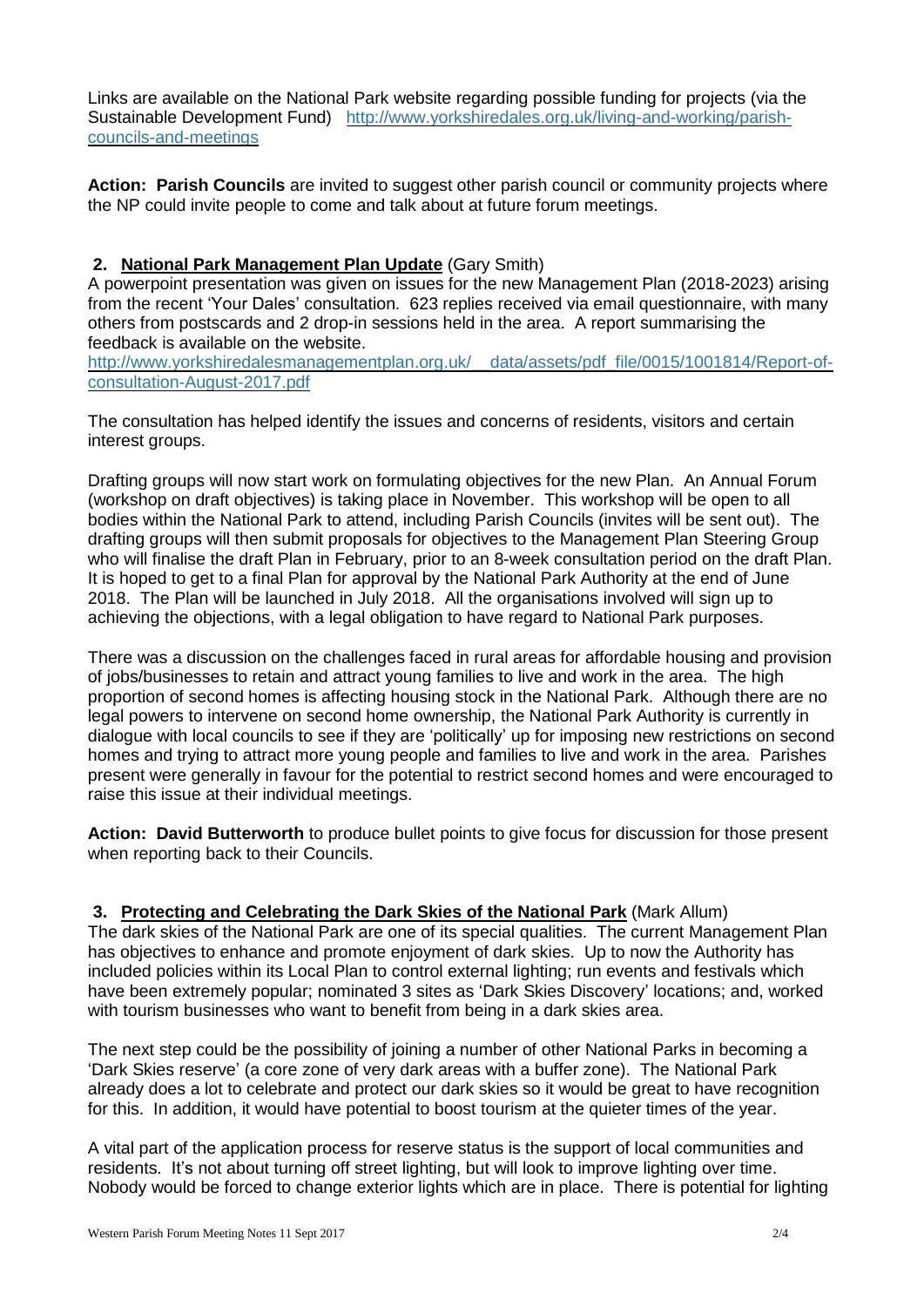improvements for communities or businesses to be supported through the Sustainable Development Fund.

Parishes were supportive in principle of exploring this approach.

## **4. Future of Farming** (Chris Clark)

The presentation proposed that the future of farming in the Dales is the single biggest challenge faced by the National Park. It is anticipated that farmers will receive far less financial support after Brexit, so there is much uncertainty about the future viability of small farms. There is a huge risk of small farms disappearing, which would affect the landscape and local communities.

The English National Park Authorities have been lobbying for more support for farming in National Parks. The National Park Authority has set up a small working group to develop proposals for a new local funding scheme to try to help maintain/increase the number of farms within the area. Initial proposals will be reported back to the Authority in December.

With funding from Natural England, the Authority is currently delivering a national pilot scheme in Wensleydale for a new style of agri-environment scheme. This is a three-year "Payment by Results" project. The big difference between this scheme and current agri-environment schemes is that it carries no prescriptions for the farmer - they are free to manage the land as they see fit in order to achieve a positive environmental outcome or result. The payments, in keeping with all agri-environment schemes, go to meeting the costs to the farmer of managing their land less intensively than they otherwise could to maximise profits.

It is hoped that the pilot will produce evidence of good practice to influence Government Ministers that could be adopted across the country.

Adrian Todd from Tebay PC had submitted the following question prior to the meeting: *How are farmers to be paid after 2022 and how will they be monitored and by which agency? Do you think the tax payer is getting value for money under the present system?*

At this point no-one knows what will happen in the future. It is anticipated public benefit will come to the fore with future payments. The 'Payment by Results' pilot scheme taking place in Wensleydale is similar to schemes being run in Europe and Ireland. Chris Clark feels this is an optimistic way forward for the future.

# **5. Management of Green Lanes** (Kathryn Beardmore)

Kathryn explained that the Authority undertakes a detailed sensitivity assessment for each route based on four criteria that reflect the special qualities of the National Park: nature conservation; heritage; surface condition (type of surface, durability based on likely use, and erosion where present - this will be looked at consistently year on year); and, tranquility (impact on other peoples' enjoyment).

Work has started on looking at all routes with possible or proven rights for recreational motor vehicles in the new area of the National Park. Surveys comprise photographs of the route at fixed intervals; and 'loggers' monitoring vehicle usage.

While recreational vehicular use on green lanes may not be seen as an appropriate activity, it is a legitimate one. The Authority has to be open to all the management options which include: working with user groups; information and education; repair; voluntary restraint; working with the Police; and, Traffic Regulation Orders, with the actual solution agreed based on evidence.

Parishes will be consulted soon on the review of the Authority's Green Lanes Management Framework that underpins this work.